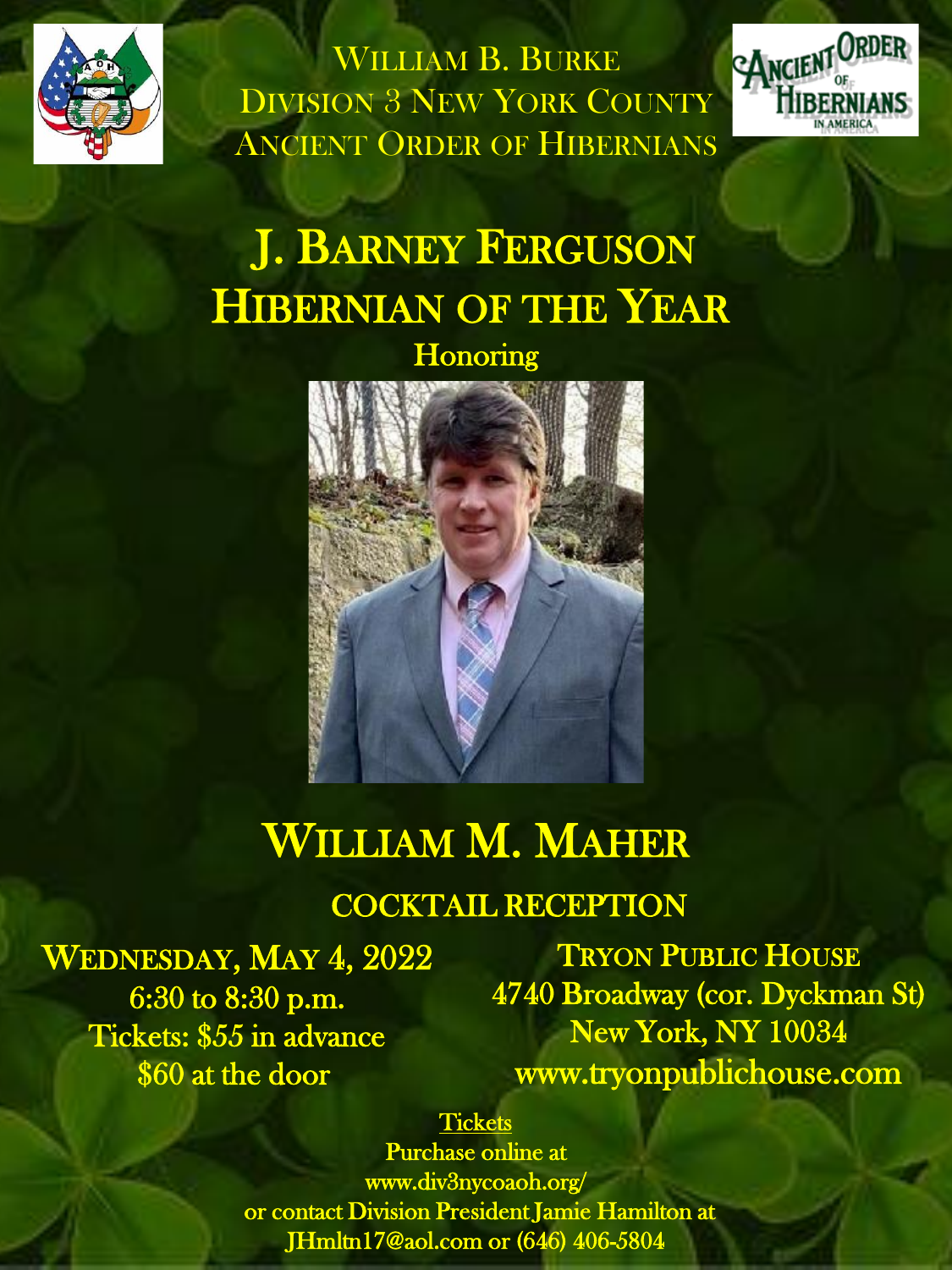

WILLIAM B. BURKE DIVISION 3 NEW YORK COUNTY ANCIENT ORDER OF HIBERNIANS



# J. BARNEY FERGUSON HIBERNIAN OF THE YEAR **Honoring**



## SGT. WILLIAM M. MAHER, NYPD

#### COCKTAIL RECEPTION

WEDNESDAY, MAY 4, 2022 6:30 to 8:30 p.m. Tickets: \$55 in advance \$60 at the door

TRYON PUBLIC HOUSE 4740 Broadway (cor. Dyckman St) New York, NY 10034 www.tryonpublichouse.com

#### **Tickets**

Purchase online at www.div3nycoaoh.org/ or contact Division President Jamie Hamilton at JHmltn17@aol.com or (646) 406-5804